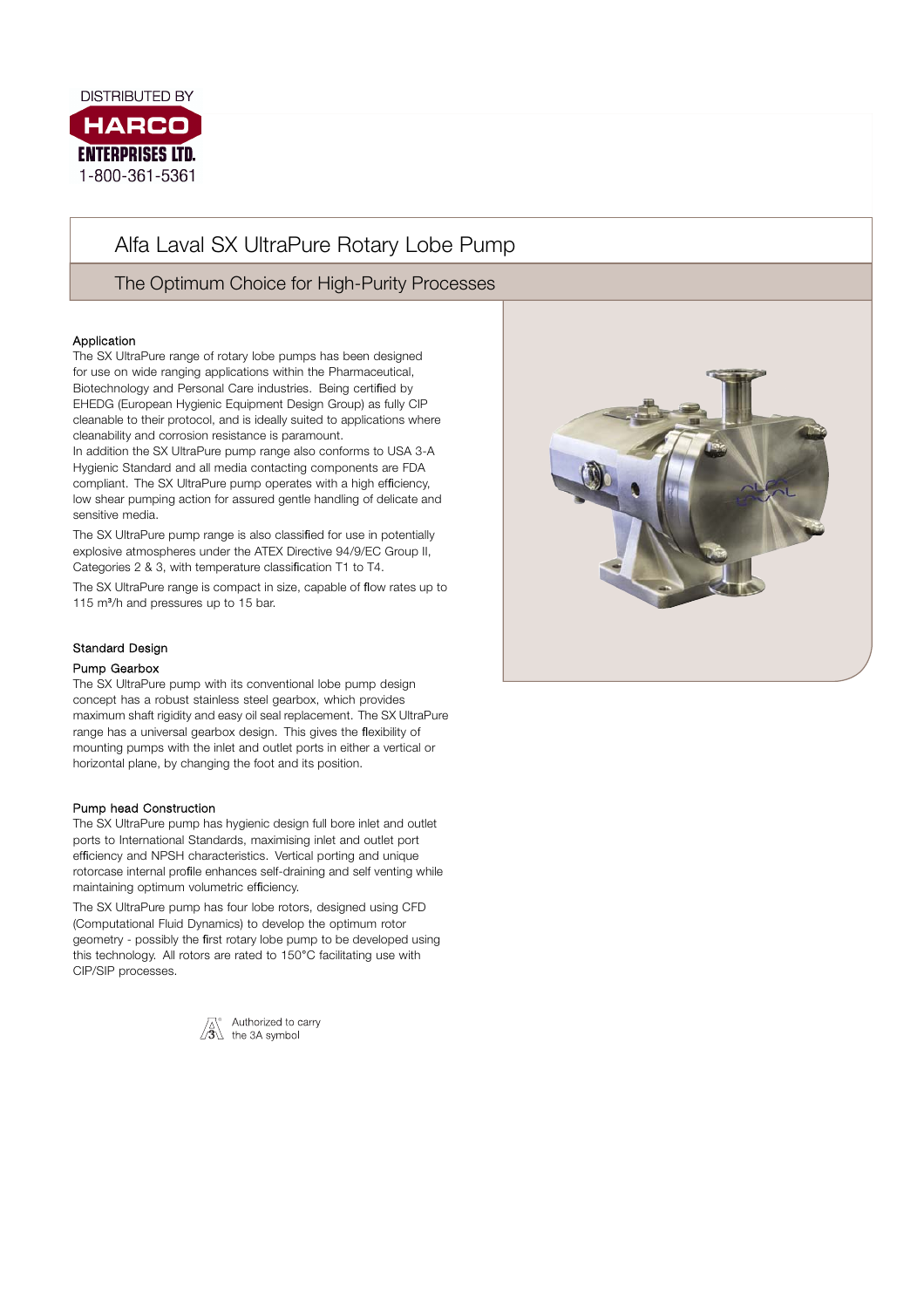#### Materials of Construction

Pump gearbox - high quality stainless steel.

Pumphead - product wetted components in 316L - with material traceability 3.1 according to EN 10204. .

Product wetted elastomers of EPDM, MVQ, FPM all FDA conforming. All media contacting elastomers are controlled compression joints, the latest technology where static and dynamic elastomer seals are used to prevent pumped media leaking to atmosphere.

All product wetted elastomers are in compliance with FDA section 21 CFR 177.2600 & section 21 CFR 177.1550 (PTFE). The elastomers are furthermore in compliance with USP Class VI section 87/88 biological reactivity test, at 121°C



- 1. Front cover compression joint
- 2. Spline sealing cup seal
- 3. Cup seal
- 4. Squad ring

#### Weight

|                    | Bare Shaft Pump (kg) |          |
|--------------------|----------------------|----------|
| Model              | Horizontal           | Vertical |
|                    | porting              | porting  |
| SX UltraPure 1/005 | 15                   | 16       |
| SX UltraPure 1/007 | 16                   | 17       |
| SX UltraPure 2/013 | 32                   | 33       |
| SX UltraPure 2/018 | 33                   | 34       |
| SX UltraPure 3/027 | 57                   | 59       |
| SX UltraPure 3/035 | 59                   | 61       |
| SX UltraPure 4/046 | 107                  | 110      |
| SX UltraPure 4/063 | 113                  | 116      |
| SX UltraPure 5/082 | 155                  | 155      |
| SX UltraPure 5/115 | 165                  | 165      |
| SX UltraPure 6/140 | 278                  | 278      |
| SX UltraPure 6/190 | 290                  | 290      |
| SX UltraPure 7/250 |                      | 340      |
| SX UltraPure 7/380 |                      | 362      |

#### Shaft Seal Options

- Single or single flush/quench (steam barrier for aseptic
- application) R00 type mechanical seals.
- Double R00 type mechanical seal for flush.

All sealing options are fully front loading and fully interchangeable without the need for additional housings or pump component changes. Specialised seal setting of the mechanical seal is not required as the seal is dimensionally set on assembly. This feature further enhances fast and efficient on-site seal interchangeability.

#### Materials for Mechanical Seals

As standard the SX UltraPure is supplied with EHEDG compliant Silicon Carbide/Silicon Carbide seal faces avoiding any risk of potential extractable contamination.

#### Pump Sizing

In order to correctly size a rotary lobe pump some essential information is required. Provision of this information listed below enables our Technical Support personnel to obtain the optimum pump selection.

#### Product/Fluid Data

- Fluid to be pumped
- Viscosity
- SG/Density
- Pumping temperature, minimum, normal and maximum
- Cleaning in Place temperature(s), minimum, normal and maximum

#### Performance Data

- Flow rate, minimum, normal and maximum
- Discharge head/pressure (closest to pump outlet)
- Suction condition

#### Standard Speci**fi**cation Options

- Screwed male inlet and outlet ports to DIN11851, SMS, RJT, Triclamp for ASME, DIN 32676 Clamp, DIN 11864-1 (Union) Form A, DIN 11864-2 (Flange) Form A or DIN 11864-3 (Clamp) Form A.
- Heating/Cooling Jacket for Rotorcase Cover.
- Product wetted surface finish electropolished to Ra ≤ 0.38 μm.
- Passivated surface.
- Surface finish measurement with certificate.
- Hydrostatic testing with certificate.
- ATEX compliance.
- Complete pump unit comprising: Pump + stainless steel baseplate + coupling with guard + Geared electric motor suitable for (or supplied with) frequency speed control or manual variable speed drive (advise motor enclosure and electrical supply).
- Low delta ferrite material for product wetted components.
- High alloy materials for product wetted components i.e AL6XN or Titanium.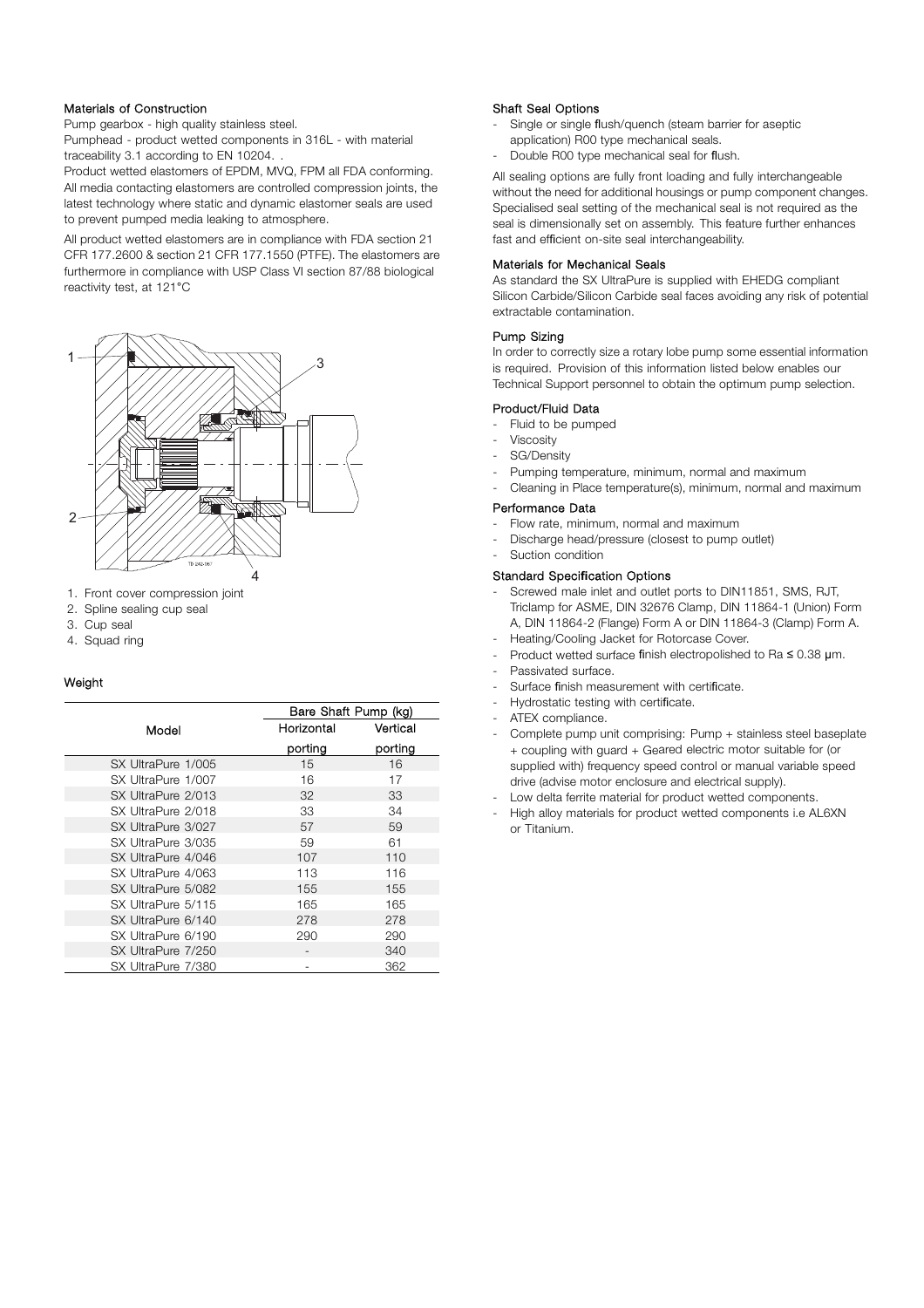#### Q-doc

Standard documentation package:  $\Box$  Optional documentation:

- Declaration of compliance with Regulation (EC) No.: 1935/2004
- Declaration of compliance to EN 10204 type 3.1 (MTR)
- Declaration of compliance to the U.S. Food & Drug Administration CFR 21 (non-metallic parts)
- Declaration of compliance to the U.S. Pharmacopeia (Elastomers and polymers)
- TSE (Transmissible Spongiform Encephalopathy) / ADI (Animal Derivative Ingredient) declaration
- Declaration of surface finish compliance
- Declaration of passivation and electro polishing (if specified)
- 3.1 certification in accordance to EN10204
- Pump performance test certificate

- Hydrostatic test certificate
- Surface measurement report

Working Principle

The positive displacement of the SX UltraPure pump is provided by non-contacting, contra rotating four lobe rotors within a fully swept pump chamber. All SX UltraPure pumps are capable of bi-rotational flow without modification.



#### Flows/Pressures/Connections

| SX Model           |           | Displacement     |                 | Inlet and Outlet<br><b>Connection Size</b> |                | Differential<br>Pressure<br>(see note 1) | Maximum<br>Speed |         |
|--------------------|-----------|------------------|-----------------|--------------------------------------------|----------------|------------------------------------------|------------------|---------|
|                    | Litre/rev | Imp gall/100 rev | US gall/100 rev | mm                                         | in             | bar                                      | psi              | rev/min |
| SX UltraPure 1/005 | 0.05      | 1.11             | 1.32            | 25                                         |                | 12                                       | 175              | 1200    |
| SX UltraPure 1/007 | 0.07      | 1.54             | 1.85            | 40                                         | 1.5            | $\overline{7}$                           | 100              | 1200    |
| SX UltraPure 2/013 | 0.128     | 2.82             | 3.38            | 40                                         | 1.5            | 15                                       | 215              | 1000    |
| SX UltraPure 2/018 | 0.181     | 3.98             | 4.78            | 50                                         | $\overline{2}$ | $\overline{7}$                           | 100              | 1000    |
| SX UltraPure 3/027 | 0.266     | 5.85             | 7.03            | 50                                         | $\overline{2}$ | 15                                       | 215              | 1000    |
| SX UltraPure 3/035 | 0.35      | 7.70             | 9.25            | 65                                         | 2.5            | $\overline{7}$                           | 100              | 1000    |
| SX UltraPure 4/046 | 0.46      | 10.12            | 12.15           | 50                                         | $\overline{2}$ | 15                                       | 215              | 1000    |
| SX UltraPure 4/063 | 0.63      | 13.86            | 16.65           | 65                                         | 2.5            | 10                                       | 145              | 1000    |
| SX UltraPure 5/082 | 0.82      | 18.04            | 21.67           | 65                                         | 2.5            | 15                                       | 215              | 600     |
| SX UltraPure 5/115 | 1.15      | 25.30            | 30.38           | 80                                         | 3              | 10                                       | 145              | 600     |
| SX UltraPure 6/140 | 1.40      | 30.80            | 36.99           | 80                                         | 3              | 15                                       | 215              | 500     |
| SX UltraPure 6/190 | 1.90      | 41.80            | 50.20           | 100                                        | $\overline{4}$ | 10                                       | 145              | 500     |
| SX UltraPure 7/250 | 2.50      | 55.00            | 66.05           | 100                                        | $\overline{4}$ | 15                                       | 215              | 500     |
| SX UltraPure 7/380 | 3.80      | 83.60            | 100.40          | 150                                        | 6              | 10                                       | 145              | 500     |

Note 1. These pressure ratings may vary for pumps with certain threaded connections.